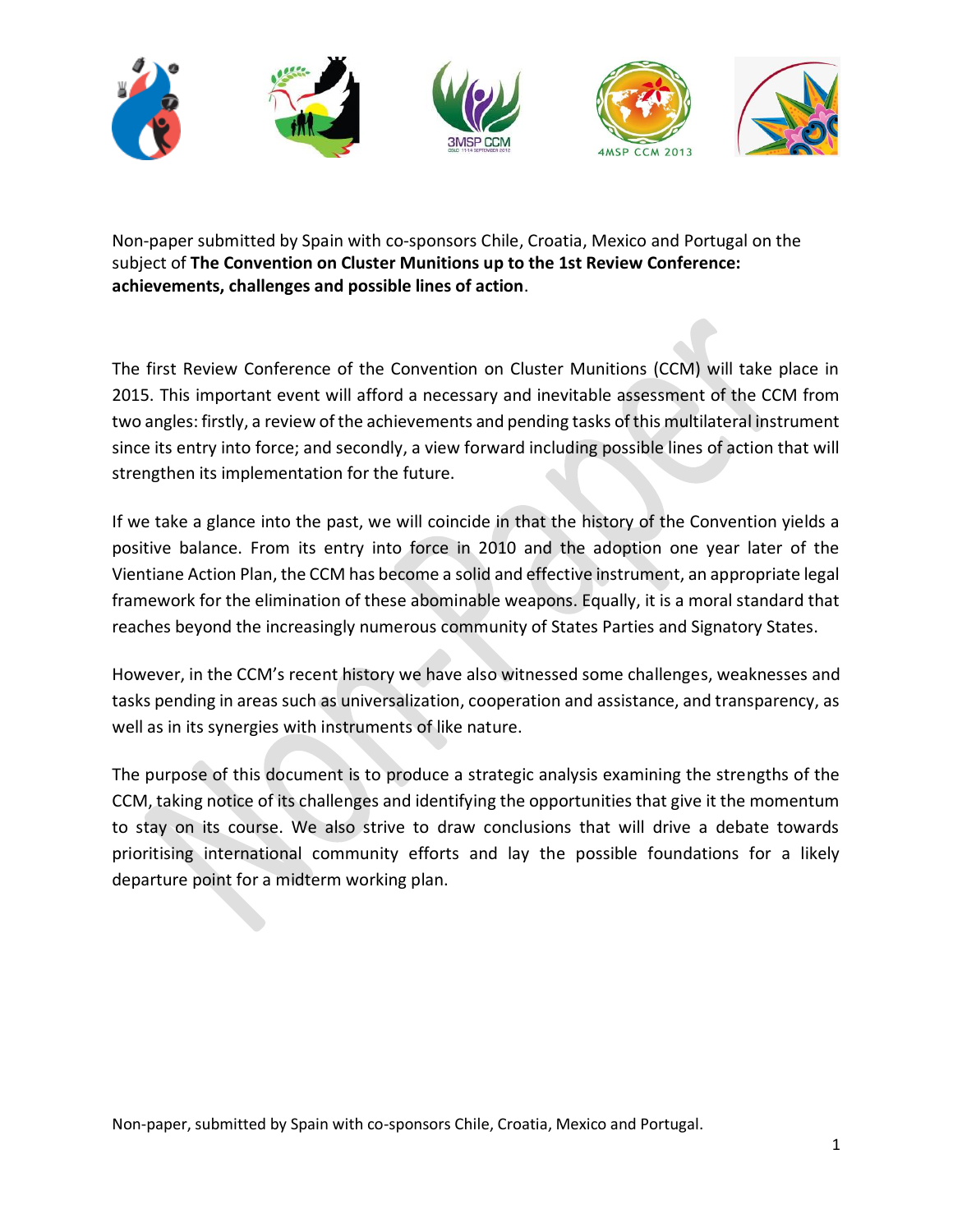



## **1. The CCM agreement: strong points and achievements**

The CCM has proven to be a reference on the multilateral stage in several aspects:

- *Effective combination of the humanitarian dimension with the disarmament perspective*: the CCM contains principles, norms and obligations of both disarmament and humanitarian nature, giving them the same level of importance.
- *Exemplary in its decisive thrust on Action*, as seen in the adoption of the Vientiane Action Plan (VAP), with 66 Actions covering all areas of the CCM.
- *A model regime for interaction amongst civil society, international organisations and States*: the role of civil society has acquired increasing importance in the implementation and support of the CCM.
- Prominent importance of the operational provisions<sup>1</sup>:
	- *Important boost of stockpile destruction*: nearly 95% of the States Parties with stockpiles have presented plans and/or are presently destroying those stockpiles, or have already destroyed them. Moreover, major stockpiles will most probably be destroyed years in advance of the agreed deadlines.
	- *Significant progress in clearing contaminated areas*: almost all the States Parties (SP) who have reported on contaminated areas have already taken measures, have ongoing clearing processes or have already cleared their territories, including some States not Party with highly contaminated areas.
	- *Victim awareness and assistance:* most of the States Parties have already taken practical measures in this regard, from the most basic measures such as establishing focal points to those more complex such as the implementation of assistance programmes.
	- *Flexibility and effectiveness of international cooperation*: although there is ample room for improvement, despite the current economic downturn, the number of States Parties that have provided funds for applying the CCM is twice the number of those applying for these funds, including aid to States Parties, States not Party and Signatory States. Furthermore, it is important to note the existence of humanitarian initiatives implemented bilaterally between State Parties or from Observer States to States Parties, providing appropriate and agile responses to the current reality, without delay in dealing with risks and effects.

 $\overline{a}$ 

<sup>1</sup> Elaborated from the reports *Cluster Munitions Monitor* 2012 and *Lusaka Progress Report* 2013.

Non-paper, submitted by Spain with co-sponsors Chile, Croatia, Mexico and Portugal.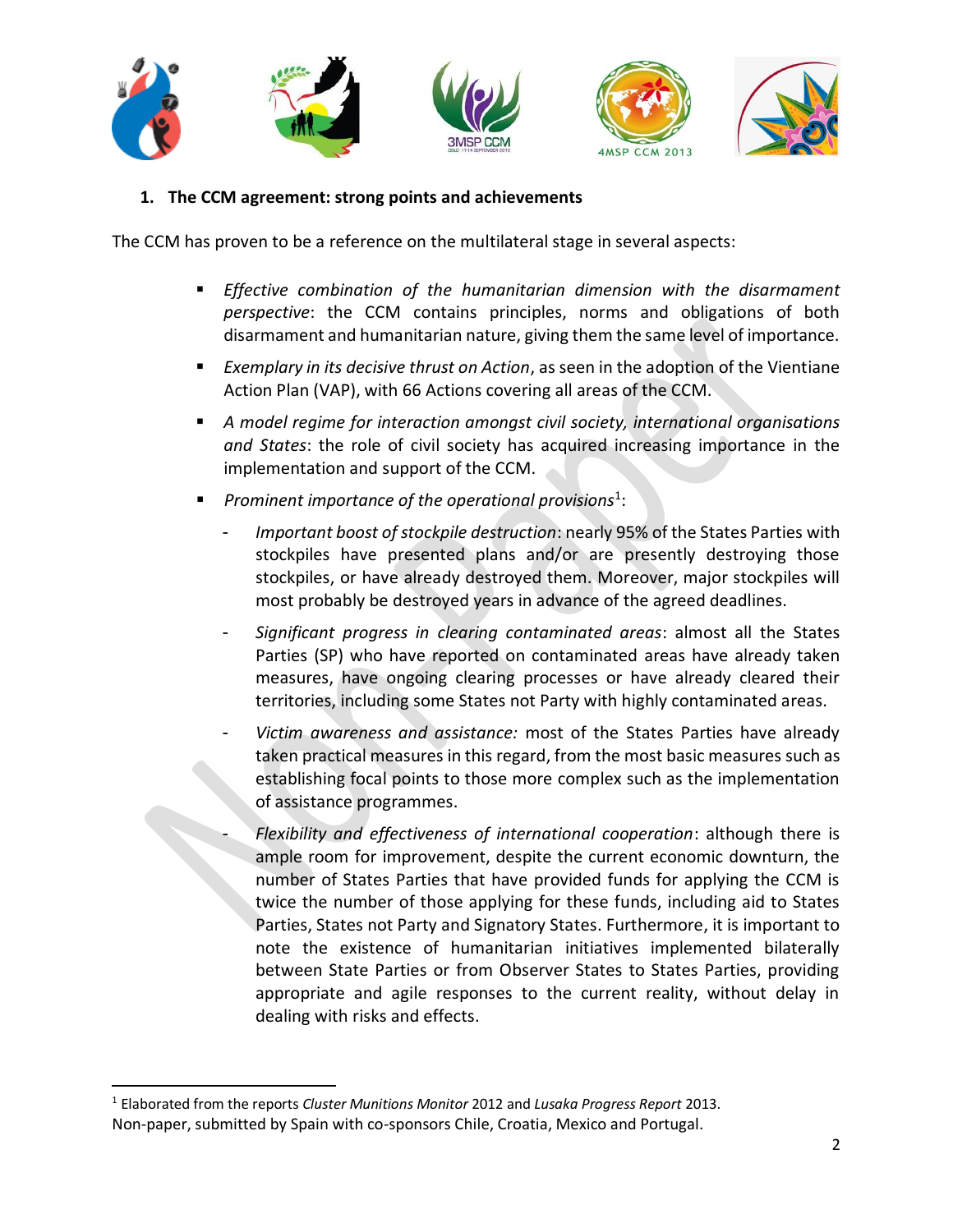

**2. Main midterm challenges for CCM**

The midterm challenges facing the CCM can be grouped into three categories: universality, economics and implementation/organisation:

### *Limits to the universalization process*

- The number CCM States that have joined the CCM is more than half of the UN Member States<sup>2</sup>. However, amongst States not Party we find important producers and possessors of cluster munitions, and some of these have not even attended the last two annual Meetings of States Parties as observers.
- Some States, that still have not ratified the Convention, share the same humanitarian principles of the Convention, but are not in a position to accede it because of a different approach to national security and military doctrine.
- The main challenge of the CCM for the midterm is the universalization process, leaving a group of States of certain considerable weight in the international community outside the regime, which will have negative effects on the full implementation of the Convention.

#### *Negative impact of the economic juncture*:

 $\overline{\phantom{a}}$ 

- The international economic situation of recent years has limited some of the significant advancements achieved by the CCM. This limitation has taken hold on processes related to disarmament such as stockpile destruction, building national capabilities or achievements related to humanitarian issues. Assistance to victims, clearance of contaminated areas and international cooperation are good examples of the latter.
	- The uncertainty regarding the evolution of the current economic juncture and the pace of recovery causes a decrease in the allocation of resources and the reorganization of priorities, not only for States Parties but also for those considering adhesion to the CCM.

 $2$  A total of 112 States have signed or acceded to the Convention on Cluster Munitions as of 31 July 2013, of which 83 are States Parties legally bound by all of the convention's provisions.

Non-paper, submitted by Spain with co-sponsors Chile, Croatia, Mexico and Portugal.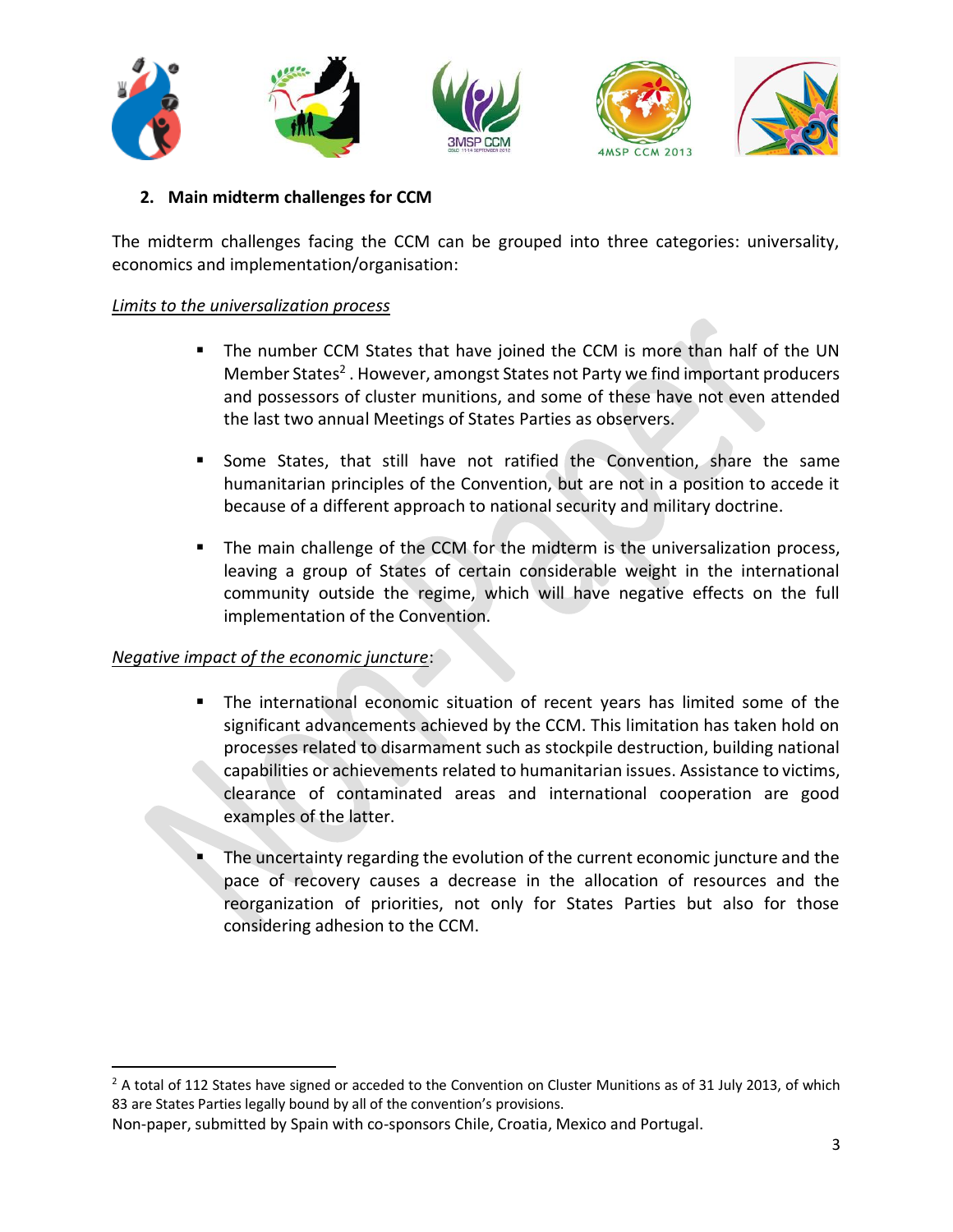

 The CCM shares the humanitarian principles with those of the Anti-personnel Mine Ban Convention and the Certain Conventional Weapons Convention. Nevertheless, the different sovereign positions of some countries regarding issues of military security in each agreement entails a different configuration of the set of States Parties present in each of these conventions. The main consequence is the hindrance to optimisation of resources produced by the relative scattering of humanitarian aid and international cooperation.

## *Implementation and Organisation*

 $\overline{\phantom{a}}$ 

- Obstacles to arranging synergies with conventions and instruments of similar nature, such as CCW or the Ottawa Convention. The CCM enshrines, like other conventions, the disarmament-humanitarian duality, sharing universal humanitarian principles. Despite this given, each convention has its own range of States Parties and there is notorious reticence expressed by some of them regarding the possible establishment of synergies that could carry obligations in other security aspects.
- **While respecting the different sovereign positions of the States Parties on each** issue, the debates that yield no consensus on these matters wrest momentum and energy from other efforts to be made in non-controversial areas where great margin for progress still exists.
- The role of regional and sub-regional organizations could be galvanized for the purposes of CCM, especially in cases of border contamination.
- **Downward trend in submitting reports<sup>3</sup>**. The pace for submitting initial and/or annual reports is on a slow-down. This is a worrisome trend that is spreading to other similar conventions. The lack of commitment to national obligations can lead to limitations on active efforts in other areas such as universality or international cooperation. Nevertheless, we must avoid a report fatigue and facilitate procedures as far as reporting is concerned, both regarding the format of reporting and the time-frame for such reporting.
- Attention must be given to attempts to widen the scope of the Convention, namely as far as definitions of article 2 are concerned, refusing any limitation on definitions previously agreed.

Non-paper, submitted by Spain with co-sponsors Chile, Croatia, Mexico and Portugal. <sup>3</sup> The submission of reports has fallen year after year since the entry into force of the Convention". Statement issued by the coordinator of the working group, on the occasion of the 4th Meeting of States Parties held in Lusaka.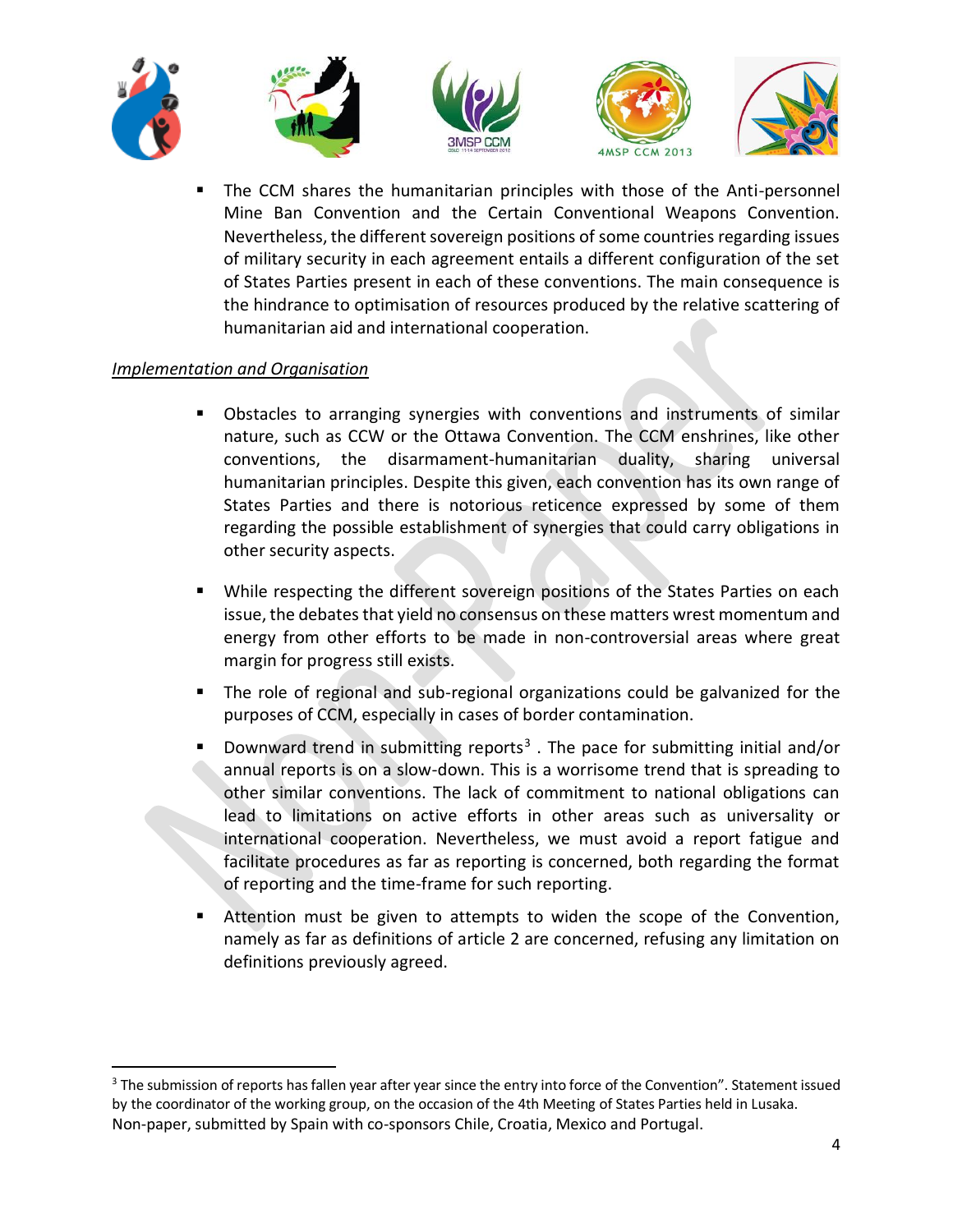

# **3. Opportunities for boosting the progress and implementation of the CCM**

For strategic reasons, we could prioritise those points within the Vientiane Action Plan framework that provide a new boost to the compliance of the CCM. Amongst these points of action, the following can be considered:

Foster synergies between agreements of similar nature in those areas where there are shared common and universal principles. This would involve:

- **Improving partnership dynamics between civil society, international** organisations and States Parties, reducing the scattering of financial, human and technological efforts amongst agreements with like humanitarian principles and objectives.
- Focusing efforts of States Parties, placing priority on those areas where there is a consensus and therefore ample room for advancement: support the building of national capabilities, the creation of national legislation and assisting national reporting.

### *Improve the CCM scope of action in humanitarian aspects*

 Progress effectiveness in reaching humanitarian objectives that are common to all of these multilateral instruments. This is a strategy that can become more dynamic, bearing in mind that the States Parties are firmly committed in their obligations to disarmament and that their objectives for destruction will be reached within the schedules established by the CCM. Training medical personnel to deal with permanent injuries related to cluster munitions (both physical and psychological) could be a target. This training being similar to the one provided to medical personnel within the context of the Ottawa Convention.

*Strengthen mechanisms for interaction amongst States Parties, international organisations and civil society to ensure the support and technical assistance that facilitate national implementation.*

> Combine formal structures such as coordination committees and intersessional meetings with functional solutions such as the use of alternative platforms, new technologies (web portals) and best practices catalogues that could help move these issues forward. Taking into account the specificities of this subject, it could also be of some use to include non-States Parties and other actors in the discussions.

Non-paper, submitted by Spain with co-sponsors Chile, Croatia, Mexico and Portugal.